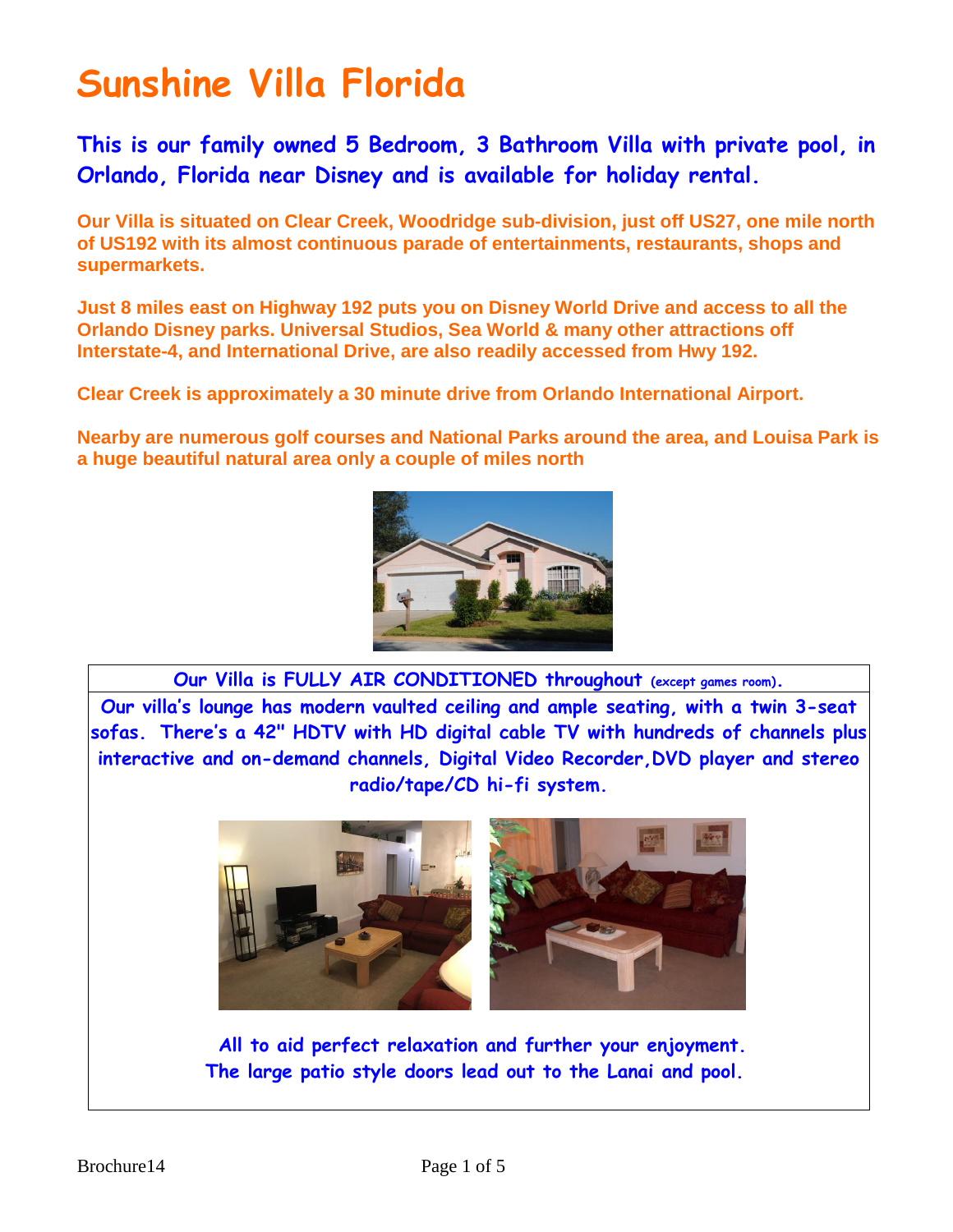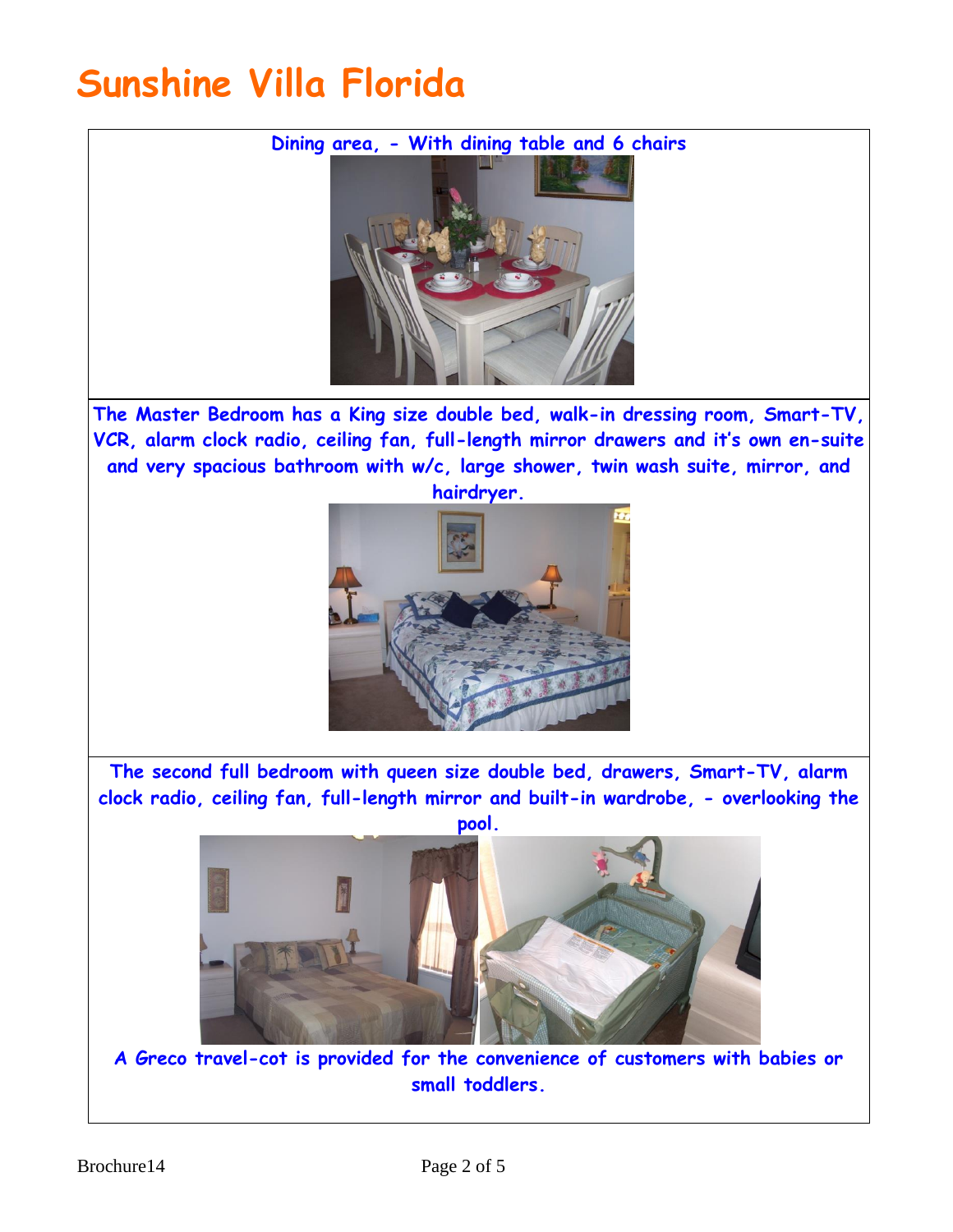**Bedrooms 3, 4 & 5 have twin beds, built-in wardrobes, bedside tables, all have digital cable tv's and ceiling fans, and share bathrooms 2/3. One twin room has a Disney theme with character dolls and night-lite, the others have a full-length** 



**Bathroom 2 has w/c, bath, over-bath shower, wash suite, large mirror, cabinet and hairdryer. Bathroom 3 has w/c, wash suite, large mirror and cabinet. The fully fitted kitchen includes a spacious breakfast nook. Equipped with the modern conveniences that you might need, including cookware, cutlery, glasses, plates/bowls/cups/mugs, a full size electric cooker, microwave, extractor, dishwasher, sink waste-disposal, and a huge 19 cu.ft. fridge freezer with ice maker. An array of electrical accessories such as electric kettle, toaster, coffee maker, can-opener etc. etc. make this kitchen wholly user friendly. The Breakfast area has a table and four chairs, and a high-chair is provided.**





**Outside, there's a fully screened, heatable 29'x15' swimming pool with underwater light. The patio area has 4-seat table with parasol and chairs, together with 4 recliner loungers & side table.**

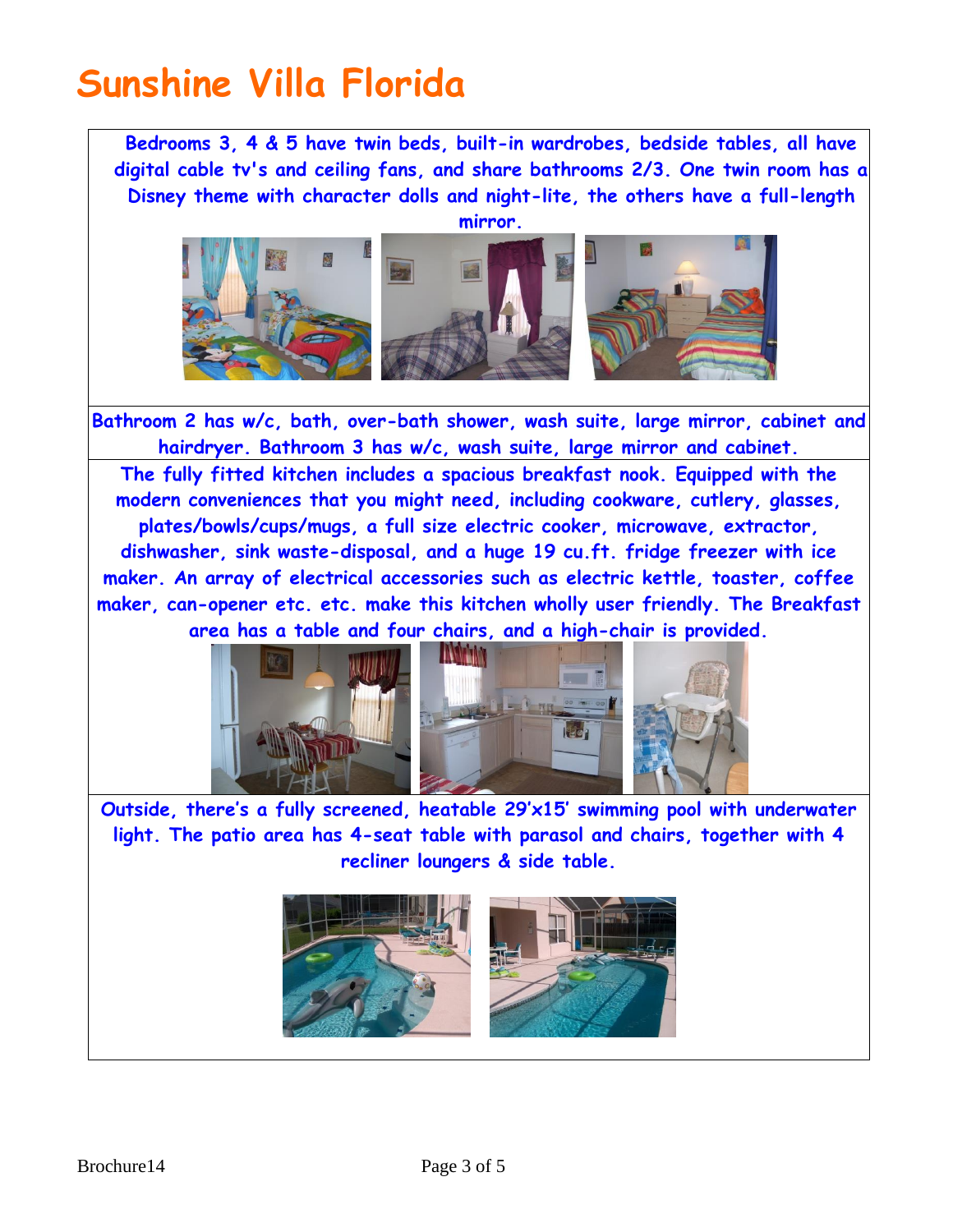

**Our two car garage has been converted to a new Games Room and includes; 7foot Pool/Billiards, 7foot Air Hockey, electronic darts, digital-cable Smart-TV, Gamecube with games and Smart-DVD player. The garage area also contains a utility area with washing machine, tumble dryer, ironing board and iron.**

#### **Villa Layout**

**There is digital-cable television to all 7 tv's, and telephone installed which is available to guests without charge for US domestic calls. Other calls may be made through the use of a credit card or phone card. Hi-speed broadband wifi internet is free.**

**Rental includes all cutlery, crockery, cookware, linens and towels (not for beach use), and all electricity is included for services, except for pool heating.**

**A Cot (Crib) High Chair and pushchair (stroller) is included.**

**Pool Heat upto 85F, recommended for cooler months, is up to £85 per week. Min 7 Days for pool heat.**

**Our helpful local management company is available to assist you at all reasonable times, and 24 hours for** 

Sun Sun Loungers Loungers  $PATI$  $\boxed{\bullet}$ **Bedroom** Master **Bedroom**  $\overline{\mathbf{s}}$  . Living r. Wardrobe room  $\overline{O}$ Bedroom  $\circ$ **DVD** Dressing  $\overline{\mathbf{3}}$  $E<sub>n</sub>$ Room  $\bar{\mathsf{s}}$ uite $\circlearrowleft$  $\bigcap\bigcirc$ Bathroom **Dining Area** Kitchen Bedroom  $\frac{0}{0}$  $\overline{\bullet}$   $\overline{\bullet}$ Wash **Hall**  $\bigcirc$ **W/C** Entrance H Bedroom  $\bullet$ Pool Not to accurate scaleDouble Garage - Games Room

**Rental prices start from as little as emergencies**

**£500/\$660 per week in low season. All these prices include taxes. A refundable Booking/Security Deposit of £300/\$390 is required.**